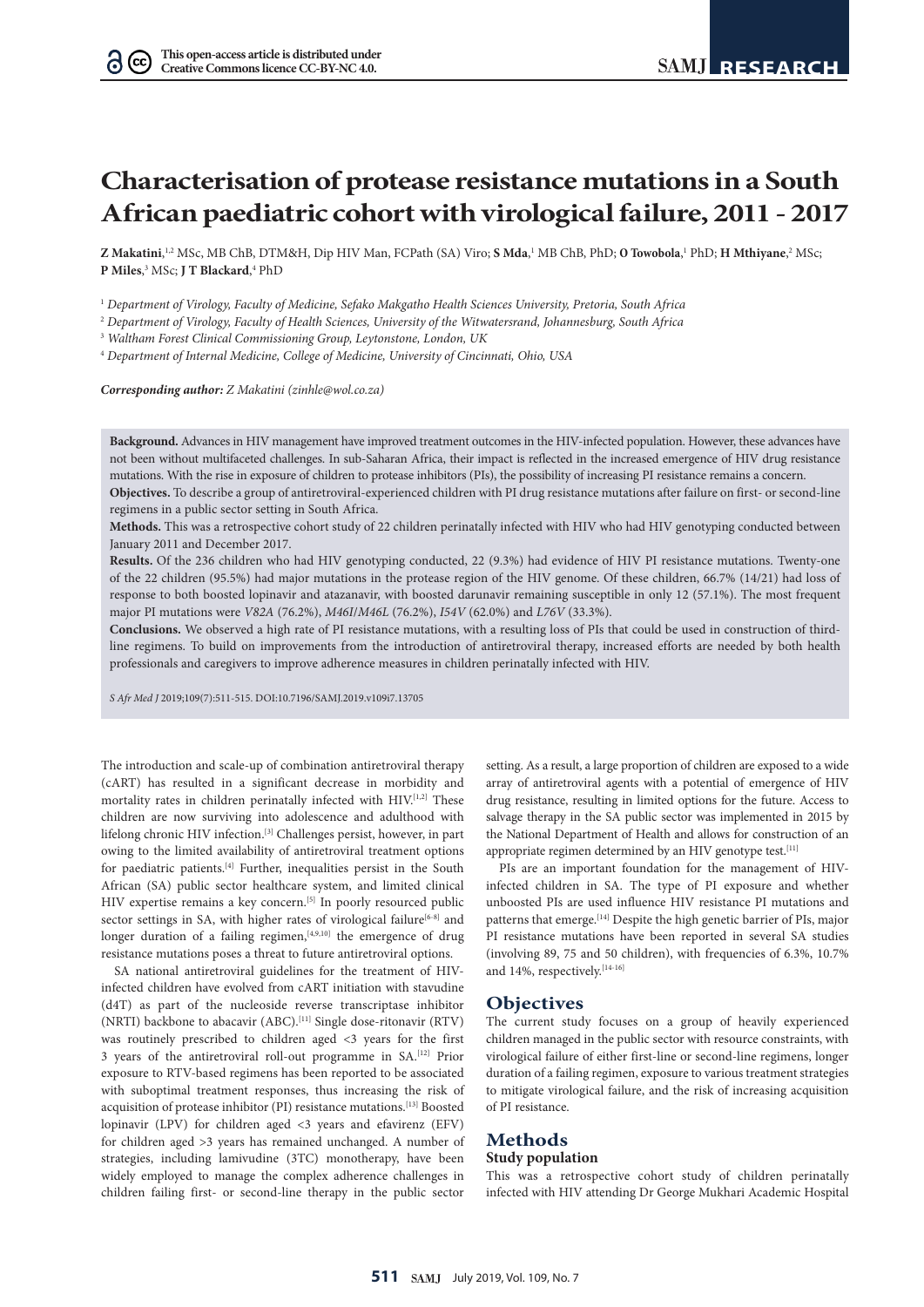(DGMAH), a public sector hospital located outside Pretoria, SA. Approximately 2 200 children are actively managed in the DGMAH HIV paediatric clinic. Children are transferred to the adult HIV clinic on reaching the age of 16 years. The HIV package of care includes routine monthly clinic visits, follow-up CD4+ T-cell counts and HIV viral load (VL) testing, as well as safety bloods as defined by the SA National Antiretroviral Treatment Guidelines.[12] Ongoing academic research activities provided access to HIV genotyping for individuals with a VL >1 000 copies/mL. The majority of the paediatric attendees were initiated on an ABC with 3TC NRTI backbone with either EFV or boosted LPV depending on age. However, a number of children were initiated on treatment prior to 2010 and remained on d4T with 3TC as part of the NRTI backbone. Enrolment of the cohort was through convenience sampling of children aged <16 years who had been on cART for ≥1 year, had developed virological failure, and had HIV genotyping conducted from January 2011 to December 2017. Children with missing clinical files or HIV genotype reports conducted prior to 2011 were excluded from the cohort.

## **Ethical considerations**

The Sefako Makgatho Health Sciences University Research and Ethics Committee approved collection of clinical and genotype data (ref. no. MREC/P/83/2009). Written informed consent was obtained from each child's caregiver.

## **HIV genotyping**

HIV genotyping was performed using an in-house drug resistance assay. Briefly, a 1.7 kb amplicon was generated by reverse transcriptase (RT)-initiated polymerase chain reaction of the entire protease (PR) and partial RT-coding regions. The amplicon was sequenced using five primers from codons 1 - 99 of PR and codons 1 - 230 of RT. Sequencing was performed with either an ABI PRISM 3730 or an ABI PRISM 3100-Avant Genetic Analyzer (Applied Biosystems, USA). To identify drug resistance mutations and predict drug susceptibility, the Stanford HIV Drug Resistance Database version 8.3 (Stanford University, USA) was used. Susceptibility to boosted LPV, atazanavir (ATV) and darunavir (DRV) was determined using the penalty score where, from the total score for each of the three PIs, five levels of inferred drug resistance were reported: susceptible, potential lowlevel resistance, low-level resistance, intermediate resistance and high-level resistance.

## **Statistical analysis**

Clinical baseline and demographic variables were compared using medians with interquartile ranges (IQRs) for numerical data or proportions for categorical data, with genotype data presented as proportions. A two-sided Fisher's exact test was used to compare the association of categorical variables, and *p*-values <0.05 were considered statistically significant. Statistical analysis was performed using GraphPad Prism 6 (GraphPad Software, USA).

# **Results**

## **Patient characteristics**

Demographic and baseline clinical characteristics are presented in Tables 1 and 2. Of 236 children who had HIV genotyping conducted over the 6-year study period, 22 (9.3%) had evidence of PI HIV resistance mutations and were included in the study; 54.5% of all children were female. World Health Organization (WHO) clinical stage at cART initiation was III or IV in 91.0% of the children. WHO stage III was the most common stage at 77.2%, representing most of the children noted to have been placed on concurrent TB treatment at cART initiation. The median age at initiation was 3 years (IQR 1.25 -

8.6), with most of the children (45.5%) initiating cART between the ages of 0 and 3 years and ~14% at an advanced age of 10 - 16 years. All children were documented to have been infected perinatally. Prior to treatment initiation, 40.9% of children had laboratory evidence of severe immunosuppression, with CD4+ T-cell percentages between 0% and 10%. Review of CD4+ T-cell absolute counts revealed that 27.3% had CD4+ T-cell counts <100 cells/µL. Overall, the median duration of a failing regimen was 22 months (IQR 6 - 66), and the median VL at genotype was  $4.5 \log_{10}$  copies/mL.

## **Virological failure**

The median age of all 22 children at genotyping was 8 years (IQR 4.35 - 11.7), with a duration of 22 months on a failing regimen. The median HIV VL at failure was  $4.52 \log_{10}$  (IQR  $3.38 - 4.8$ ). All 22 children with PI resistance mutations had been on a boosted LPV regimen at the time of genotyping. The predominant NRTI backbone in use in this cohort was zidovudine (AZT) with 3TC (*n*=7, 31.8%) and ABC with 3TC (*n*=7, 31.8%). The remaining children were on AZT with ABC (*n*=5, 22.7%) and d4T with 3TC (*n*=3, 13.6%). In addition, 6 of the children (22.3%) had prior exposure to single-dose RTV for a median duration of 3 months as well as 3TC monotherapy as a holding regimen.

## **Drug resistance mutations**

All genotyped samples belonged to HIV subtype C. Twenty-one of the 22 children (95.5%) had major mutations in the PR region. The distribution of all PI mutations is reflected in Figs 1 and 2. The most frequently occurring major PI mutations were *V82A* (76.2%), *I54V* (62.0%), *M46I* (52.4%), *L76V* (33.3%) and *M46L* (23.8%). The remaining major PI mutations *I47A*, *I84V* and *V32I* were detected at frequencies of 9.5%, 4.7% and 4.7%, respectively. The median number of major PI mutations was 3 (IQR 2 - 4), with the predominance of 3 mutations seen in 6 children. The major LPV resistance mutations detected were *M46I*, *L76V* and *V82A*, occurring alone or in combinations of up to 5 mutations in 7 children. Fourteen of the 21 children with major mutations (66.7%) experienced loss of activity to both boosted LPV and ATV. However, boosted DRV remained susceptible in 12 (57.1%).

Mutations classified as 'accessory' PI resistance mutations by the IAS (International Antiviral Society)-USA were detected in 10/22 children (45.5%), with only one (4.5%) having a *Q58E* non-



*Fig. 1. Overall distribution of major and accessory PI mutations. (PI = protease inhibitor).*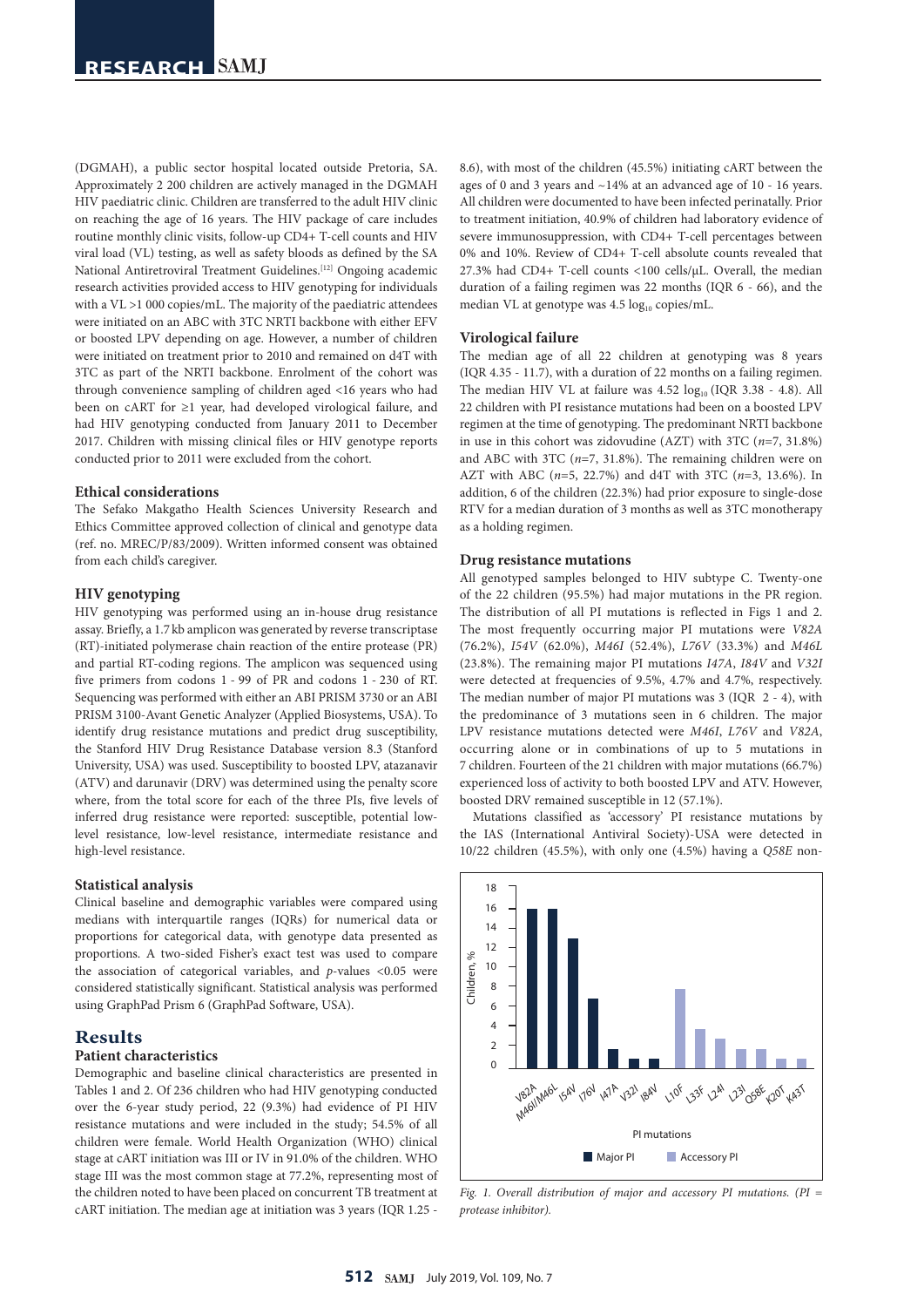polymorphic accessory mutation exclusively. 'Other' PI mutations *A71V* and *L10V* were observed with a frequency of 2 each. Further

ively. analysis of children with prior exposure to RTV revealed no association between duration of single-dose RTV and emergence



*Fig. 2. Proportions of children with S PIs (penalty score <10) and PLR (penalty score 10 - 14), LLR (penalty score 15 - 29), IR (penalty score 30 - 59) and HLR (penalty score >60). (PI = protease inhibitor; S = susceptible; PLR = potential low-level resistance; LLR = low-level resistance; IR = intermediate resistance; HLR = high-level resistance; r=ritonavir.)*

of PI mutations (*p*=0.275). There was no association between duration of a failing regimen (<2 years v. >2 years on failing regimen) and the emergence of additional PI mutations (*p*=0.6032).

The most common NRTI mutation was the *M184V* mutation, detected at a frequency of 17 (77.3%). *L74V* and *L74I* – both with compensatory effects on viral fitness – were detected in children on ABC, with a frequency of 2 (9.1%) and 1 (4.5%), respectively. The combination of *L74V* plus *M184V* occurred in 3 children (13.6%) in our cohort. Viruses carrying the *K65R* resistance mutation were observed in only 3 children (13.6%). Of interest is that none of these children were documented to have been on tenofovir disoproxil fumarate (TDF), but all had exposure to ABC at the time of HIV genotyping. Thymidine analogue mutations (TAMs) were observed in 63.6% of the children, with 4 (18.2%), 3 (13.6%)

| Characteristic                                        | All children $(N=22)$ |  |
|-------------------------------------------------------|-----------------------|--|
| Gender female, n (%)                                  | 12(54.5)              |  |
| Age at cART initiation (years), median (IQR)          | $3(1.25 - 8.6)$       |  |
| Age categories (years), $n$ (%)                       |                       |  |
| $0 - 3$                                               | 10/20(50.0)           |  |
| $3.1 - 5$                                             | 2/20(10.0)            |  |
| $5.1 - 10$                                            | 5/20(25.0)            |  |
| $10.1 - 16$                                           | 3/20(15.0)            |  |
| Unknown                                               | 2(9.1)                |  |
| WHO stage, n (%)                                      |                       |  |
| $\mathbf I$                                           | 1(4.5)                |  |
| $\rm II$                                              | 1(4.5)                |  |
| III                                                   | 17(77.3)              |  |
| IV                                                    | 3(13.6)               |  |
| TB treatment history, $n$ (%)                         |                       |  |
| Yes                                                   | 14(63.6)              |  |
| N <sub>o</sub>                                        | 8(36.4)               |  |
| Nadir CD4+ T-cell count (cells/µL), median (IQR)      | 289 (94 - 687)        |  |
| CD4+ T-cell count categories (cells/µL), n (%)        |                       |  |
| $< 50$                                                | 4(21)                 |  |
| $50 - 100$                                            | 2(10.5)               |  |
| $101 - 200$                                           | 1(5.3)                |  |
| $201 - 300$                                           | 3(15.8)               |  |
| $301 - 500$                                           | 1(5.3)                |  |
| $501 - 1000$                                          | 7(36.8)               |  |
| >1000                                                 | 1(5.3)                |  |
| Unknown                                               | 3(13.6)               |  |
| Nadir CD4+ T-cell percentage (cells/µL), median (IQR) | $10.3(1.97 - 17.5)$   |  |
| CD4+ T-cell percentage, $n$ (%)                       |                       |  |
| $0 - 10$                                              | 9(47.3)               |  |
| $11 - 20$                                             | 9(47.3)               |  |
| $20 - 30$                                             | 1(5.3)                |  |
| $30 - 50$                                             | $\mathbf{0}$          |  |
| Unknown                                               | 3(13.6)               |  |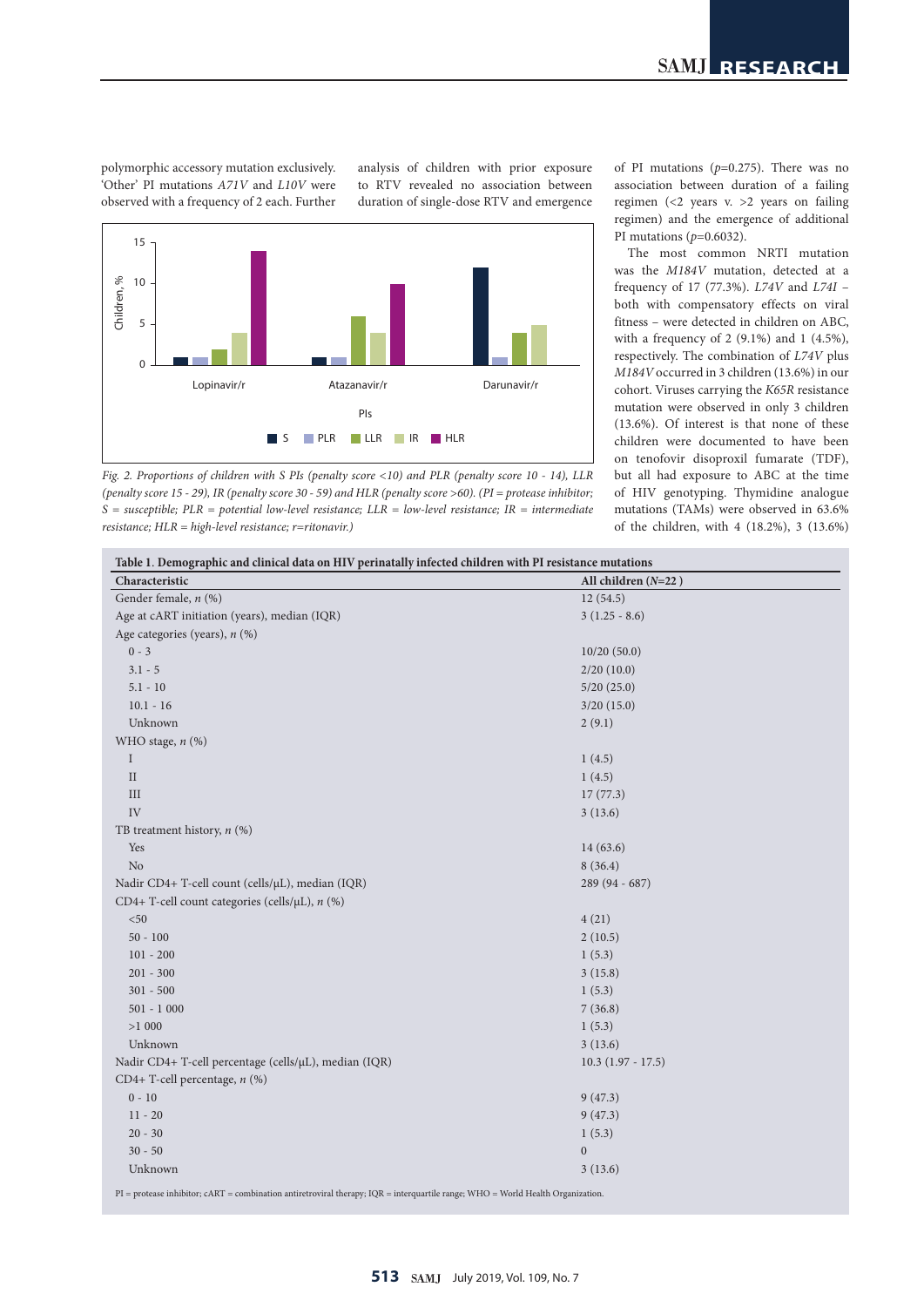| Characteristic                                          | All children $(N=22)$ |  |
|---------------------------------------------------------|-----------------------|--|
| Age (years), median (IQR)                               | $8(4.35 - 11.7)$      |  |
| Age categories (years), $n$ (%)                         |                       |  |
| $0 - 3$                                                 | 1(5)                  |  |
| $3.1 - 5$                                               | 6(30)                 |  |
| $5.1 - 10$                                              | 7(35)                 |  |
| $10.1 - 16$                                             | 6(30)                 |  |
| Unknown                                                 | 2(9.1)                |  |
| CD4+ T-cell percentage, median (IQR)                    | $18.7(14 - 23.7)$     |  |
| CD4+ T-cell percentage, $n$ (%)                         |                       |  |
| $0 - 10$                                                | 3(16.7)               |  |
| $11 - 20$                                               | 7(38.9)               |  |
| $21 - 30$                                               | 6(33.3)               |  |
| $>30$                                                   | 2(11.1)               |  |
| Unknown                                                 | 4(18.2)               |  |
| VL ( $log_{10}$ copies/mL), median (IQR)                | $4.52$ $(3.38 - 4.8)$ |  |
| Duration of cART (years), median (IQR)                  | $3(0.95 - 6.94)$      |  |
| Duration of failing therapy (VF) (months), median (IQR) | $22(6 - 66)$          |  |
| ART regimens, $n$ (%)                                   |                       |  |
| AZT, 3TC, LPV/r                                         | 7(31.8)               |  |
| $d4T$ , $3TC$ , $LPV/r$                                 | 3(13.6)               |  |
| AZT, ABC, LPV/r                                         | 5(22.7)               |  |
| ABC, 3TC, LPV/r                                         | 7(31.8)               |  |

and 6 (27.3%) harbouring 1, 2 and ≥3 TAMs, respectively. A distinct TAMs 1 pathway pattern was detected in 3 patients, with the rest displaying overlapping TAMs 1 and 2 pathways. Non-nucleoside reverse transcriptase inhibitor (NNRTI) mutations were detected in 14 children (63.6%), at the following frequencies: *K103N n*=5, 22.7%; *V106M n*=3, 13.6%; *G190A n*=5, 22.7%; *Y188C/L n*=5, 22.7%; and *E138A/Q n*=2, 9.1%. Cross-level resistance to first-generation NNRTIs was evident in 12 of these children (85.7%), with only 7 of them remaining fully susceptible to etravirine, a second-generation NNRTI often used for construction of salvage therapy.

# **Discussion**

With high levels of virological failure in our cohort, convenience sampling of 236 children for HIV genotyping was conducted over a 6-year period. We focused on the 9.3% (22/236) who displayed PI resistance mutations and were on PIs at the time of HIV genotyping. Our findings of increasing PI resistance mutations are consistent with other SA studies of similar size conducted between 2000 and 2012, in which rates of PI resistance mutations were  $6.3\%$ , [15]  $10.7\%$ <sup>[14]</sup> and 14%.[16] However, another study reported a high prevalence of major PI mutations  $(49\%)^{[17]}$  in a public sector setting in SA.

Baseline clinical information on the study participants reflects a pattern consistent with poor outcomes.<sup>[18]</sup> While the overall median age of initiation of cART was 3 years, 13.6% of the children were initiated at ages between 10 and 16 years and 91.0% were clinically staged as WHO III or IV. In addition, 40.9% of the children had a nadir CD4+ T-cell percentage between 0% and 10%. It has been suggested and shown that a low CD4+ T-cell count may be associated with an increased probability of virological failure on PI-based regimens.[19-21]

A factor contributing to the emergence of major PI resistance mutation is prior exposure to an unboosted PI during ongoing

viraemia.[17,22,23] With the SA national antiretroviral treatment guidelines in the past (2004 - 2007) having advocated full-dose RTV in children aged <6 months and those on concomitant rifampicinbased antituberculosis therapy,<sup>[12]</sup> 6 (27.3%) of the children in our cohort with major PI mutations had been on full-dose RTV. Similar findings from a number of small studies of children on full-dose RTV support the development of major PI resistance mutations, with reported rates of  $37.1\%/^{24}$  50%<sup>[18]</sup> and 72%.<sup>[14]</sup> However, the high proportion of children with major PI-associated resistance mutations in our cohort (95.5%) cannot be explained by prior use of RTV alone. Three of the 21 children with major PI mutations (14.3%) also had natural polymorphisms that on their own would not be expected to affect the efficacy of boosted PIs.[25-27]

Knowledge of the effect of various HIV resistance mutations on antiretroviral susceptibility can facilitate selection of the most active second- or third-line regimen, especially if options involving other classes of drugs have been exhausted. In our cohort, major PI mutations were detected at a high rate of 95.5%, resulting in 66.7% of children losing activity of both boosted LPV and ATV, with 12 (57.1%) remaining fully susceptible to second-generation DRV. *V82A* – a non-polymorphic mutation selected primarily by boosted LPV – was one of the most frequently occurring PI mutations in this cohort, detected in 76.2% of the children with major PI mutations. Emergence of *V82A* resulted in loss of activity of boosted LPV with cross-level resistance to boosted ATV.[28-30] However, *L76V*, a PI mutation selected for by LPV and DRV,<sup>[31,32]</sup> was observed in 7 (33.3%) of these children, resulting in loss of activity of both boosted LPV and DRV. The presence of the major PI mutations with resulting loss to both LPV and ATV, as well as DRV, accessible only through the SA National Department of Health third-line committee as part of salvage therapy, remains a serious concern. The fact that none of the children in our cohort were presented to the third-line committee